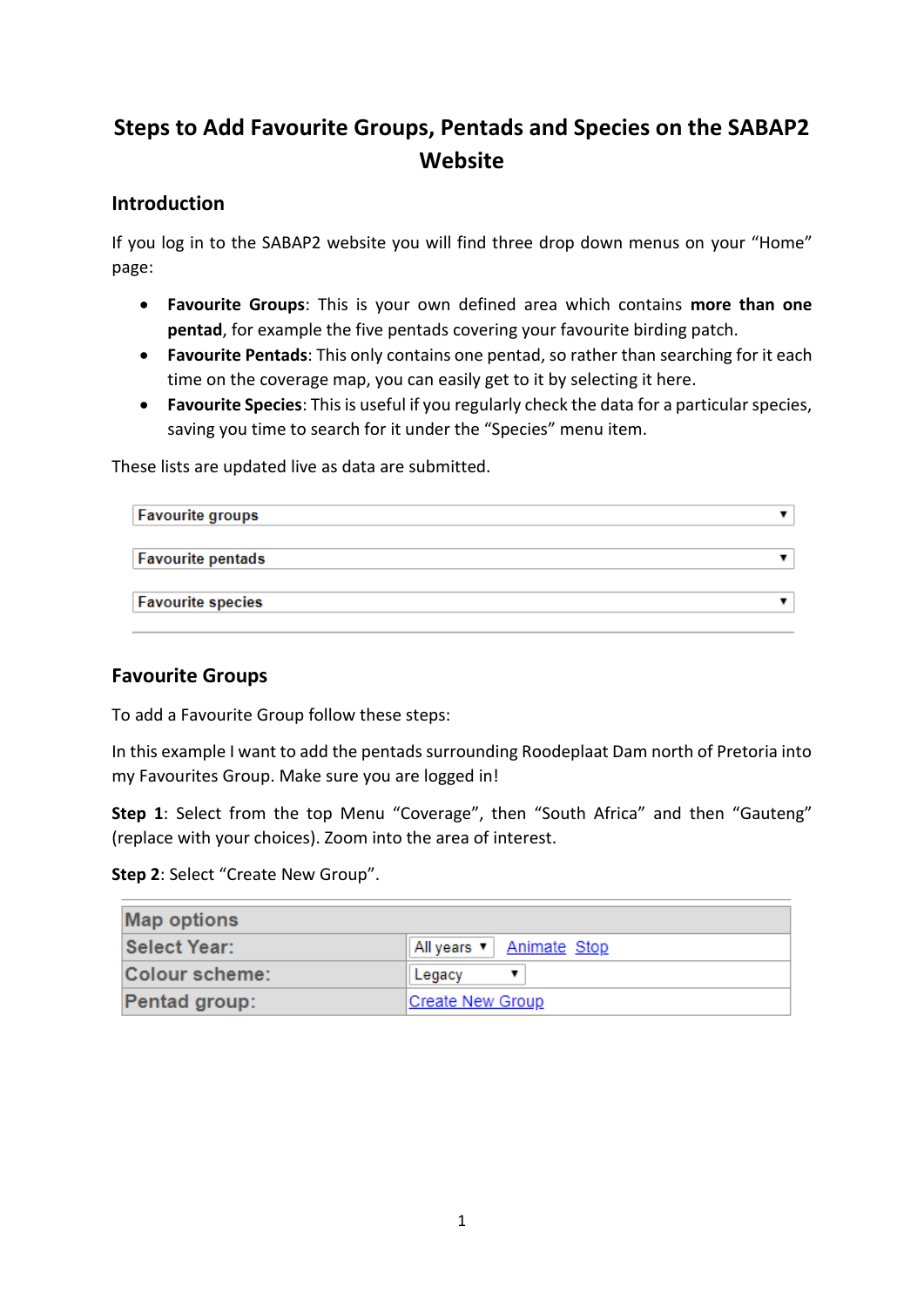**Step 3**: On the next screen enter the name of the Group, for example "Roodeplaat Dam" – you can name it anything you like.

You can hide or show coverage as needed.

the boundary.

## Create a new pentad group. To create a pentad group, first click on the map in the area of interest. Drag any of the white circles on the red box to surround the area of

interest. Once you are happy with the selected area, press Save. Note: the selected area will include all pentads within AND that touch

| This group will be added to your favourites list on the Home page |                |  |
|-------------------------------------------------------------------|----------------|--|
| <b>Group name</b>                                                 | Roodeplaat Dam |  |
| <b>Show coverage</b>                                              | Save           |  |
| Hide coverage                                                     | Cancel         |  |



**Step 4**: Click on the map. A red square box will appear with little white circle handles. You can drag the handles to cover the area of interest. Place your cursor on the handles, click and drag. Enable "Show Coverage" if you want to include only specific pentads.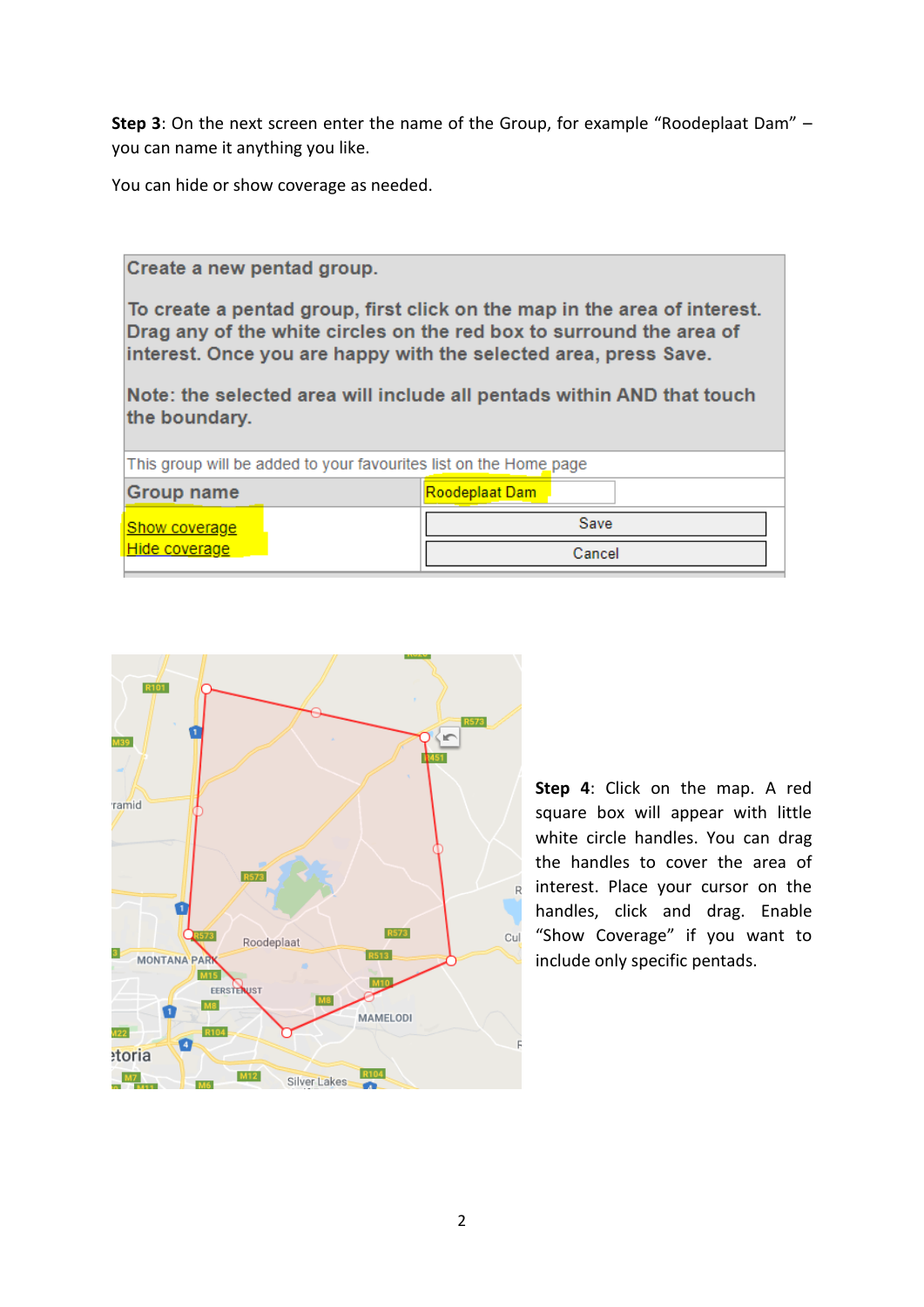

**Step 5**: When done click "Save"

After a while a map and tables will appear with the pentads covering the area you have selected!

If you return to "Home" page your newly created Favourites group will be listed under the Favourites Group. In future click on this group to download the updated data for the area.

| <b>Favourite groups</b>  |  |
|--------------------------|--|
| <b>Favourite groups</b>  |  |
| Roodeplaat Dam           |  |
| Heuningvlei Atlas Bash   |  |
| <b>Favourite species</b> |  |

### **Favourite Pentads**

To add pentads to Favourite Pentads group follow these steps:



Coverage summary: 2535\_2820 Add to Favourites

**Step 1**: Select "Coverage" from the main menu. Select the province the pentad you are targeting is in.

**Step 2**: Zoom to the relevant pentad and double click on the pentad.

**Step 3**: On the next screen, above the map, click on "Add to Favourites" and select OK from the pop-up screen.

If you now return to the Home menu the pentad will be listed under the Favourite Pentads group.